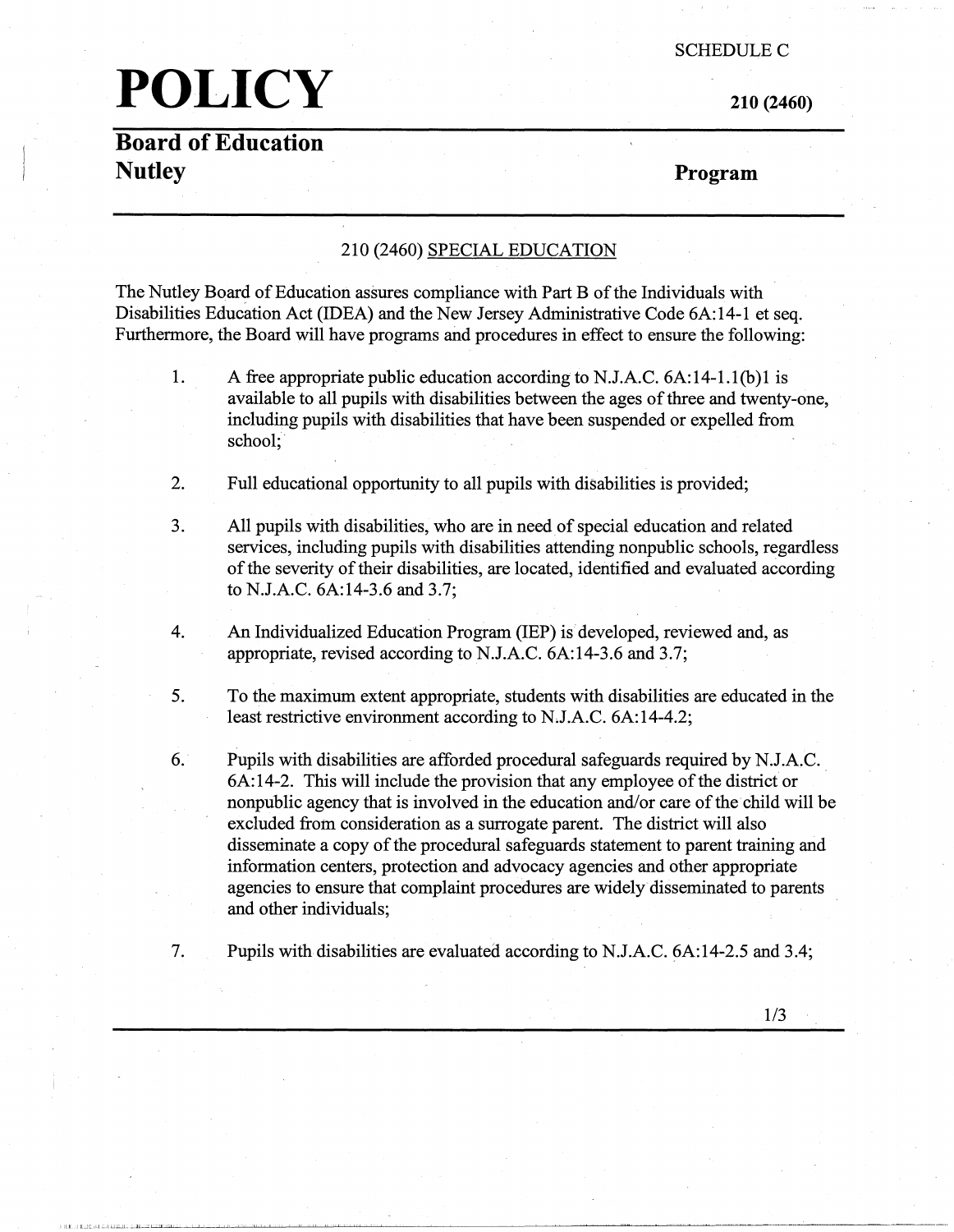**Board of Education Nutley** 

**210 (2460)** 

**Program** 

- 8. The compilation, maintenance, access to and confidentiality of pupil records are in accordance with N.J.A.C. 6:3-6;
- 9. Children with disabilities participating in Early Intervention Programs (EIP) assisted under IDEA Part C who will participate in preschool programs under this chapter experience a smooth transition, and that by the pupil's third birthday an IEP has been developed and is being implemented according to N.J.A.C. 6A:14- $3.3(e)$ .
- 10. Provision is made for the participation of pupils with disabilities who are placed by their parent(s) or legal guardian(s) in nonpublic schools according to N.J.A.C. 6A:14-6.l and 6.2;
- 11. Pupils with disabilities who are placed in private schools by the district Board are provided special education and related services at no cost to their parents;
- 12. All personnel serving pupils with disabilities are appropriately certified and licensed, where a license is required;
- 13. The in-service training needs for professional and paraprofessional staff who provide special education, general education or related services are identified, and that appropriate 'in-service training is provided. The district Board shall maintain information to demonstrate its efforts to:
	- a. Prepare general and special education personnel with content knowledge and collaborative skills needed to meet the needs of children with disabilities;
	- b. Enhance the ability of teachers and others to use strategies, such as behavioral interventions, to address the conduct of students with disabilities that impedes the learning of students with disabilities and others;
	- c. Acquire and disseminate to teachers, administrators, school Board members, and related services personnel, significant knowledge derived from educational research and other sources and how the district will, if appropriate, adopt promising practices, materials and technology;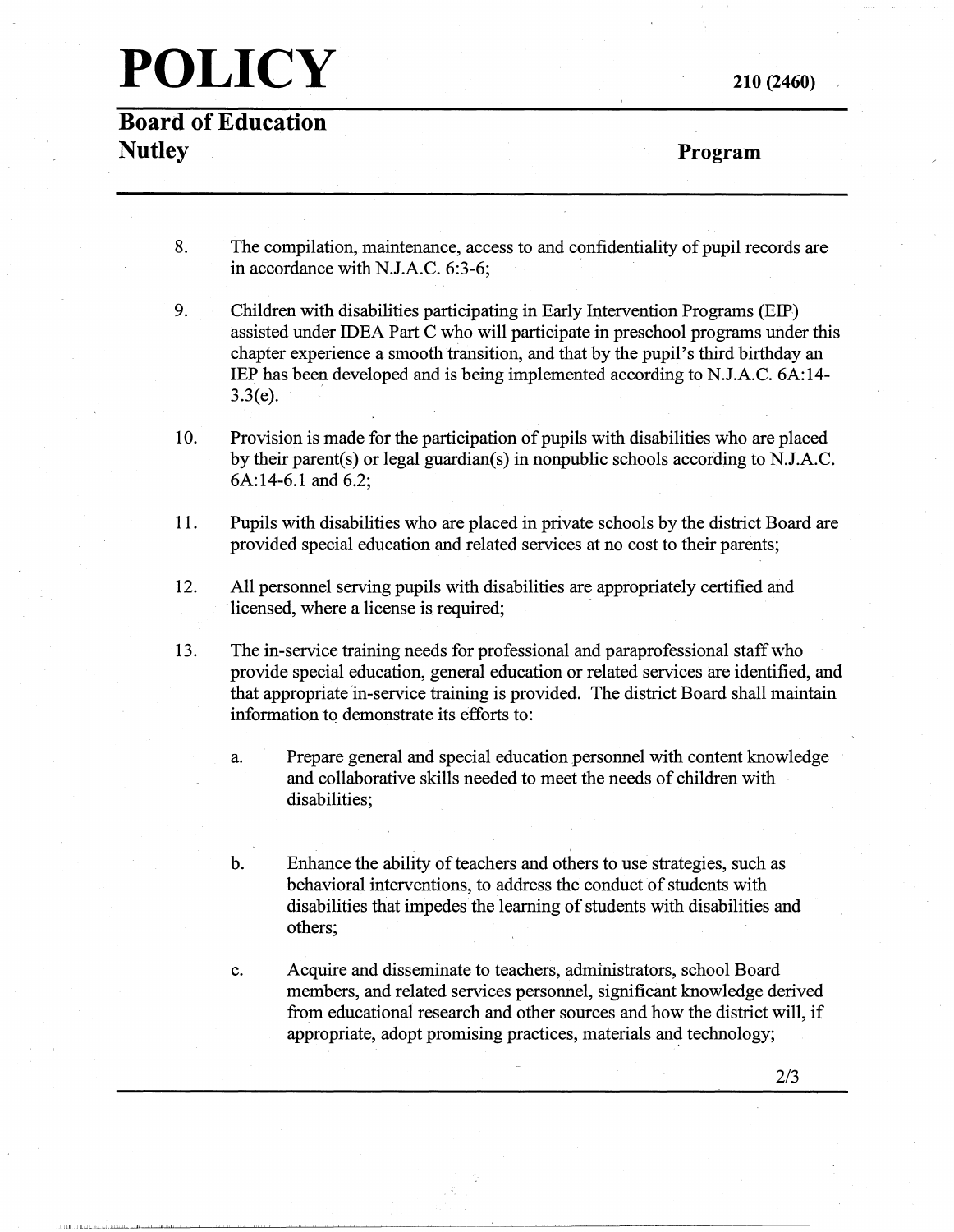# **POLICY 210 (2460)**

### **Board of Education Nutley Program Program**

d. Ensure that the in-service training is integrated to the maximum extent possible with other professional development activities; and

- e. Provide for joint training activities of parent(s) or legal guardian(s) and special education, related services and general education personnel. [34 C.F.R. §300.380]
- 14. Pupils with disabilities are included in statewide and districtwide assessment programs, with appropriate accommodations, where necessary.

This policy will be submitted to the County Office of Education for approval as required in N.J.A.C. 6A:14-1.2 (b) and the district will submit a written assurance of compliance with one through fourteen above as required in N.J.A.C. 6A:14-l.2(c).

N.J.A.C. 6A:14-1 et seq. 20 USC §1400 et seq. 34 C.F.R. §300 et seq.

Date Adopted: 5/24/00 Date Revised: 2/25/02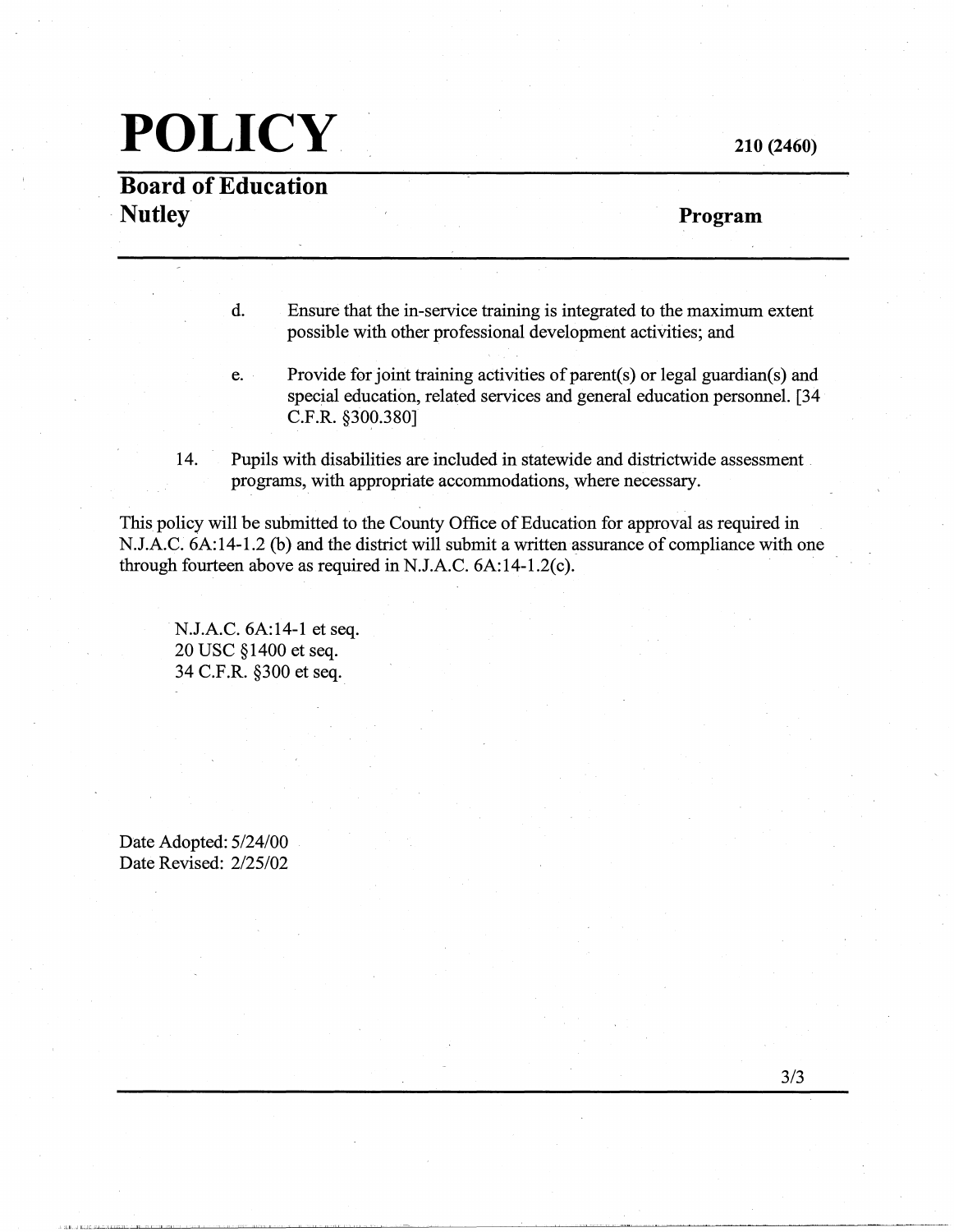# **POLICY 210.1(2461)**

**Board of Education Nutley Program** 

#### 210.1 (2461) SPECIAL EDUCATION/RECEIVING SCHOOLS

To demonstrate compliance with N.J.A.C. 6A:14 and the Individuals with\_Disabilities Education Act, the Board adopts policies and regulations/procedures that are required. These policies and regulations/procedures will be submitted with a Special Education Assurance Statement for.Receiving Schools for Policies and Procedures to the County Office of Education no later than February 28, 2002 for approval.

1. Students with disabilities who are placed in a receiving school by a district Board of education must have an Individualized Education Program (IEP) in effect prior to the delivery of services.

a. Procedures regarding the student's IEP shall be developed and implemented to ensure that the receiving school determines whether the student's IEP can be implemented in that setting prior to accepting the student [N.J.A.C. 6A:14-7.5 (b) 1]; and

b. The student's teacher and, if appropriate, the student and other representatives of the receiving school will participate in meetings according to N.J.A.C. 6A:14-2.3 (i) 2.

- 2. The receiving school will collaborate with the sending district Board of Education in the provision of a free, appropriate public education for the population served including students with disabilities who are suspended.
	- a. Procedures regarding the provision of a free, appropriate public education to students with disabilities who are suspended will be developed and implemented to ensure that school officials responsible for implementing suspensions/expulsions in the receiving school are identified.
	- b. Each time a student with a disability is removed from his/her current placement for disciplinary reasons, notification of the removal is provided to the case manager of the sending district. -
	- c. A system will be in place to track the number of days a student with disabilities has been removed for disciplinary reasons.
	- d. Suspension from transportation is counted as a day of removal if the student does not attend school.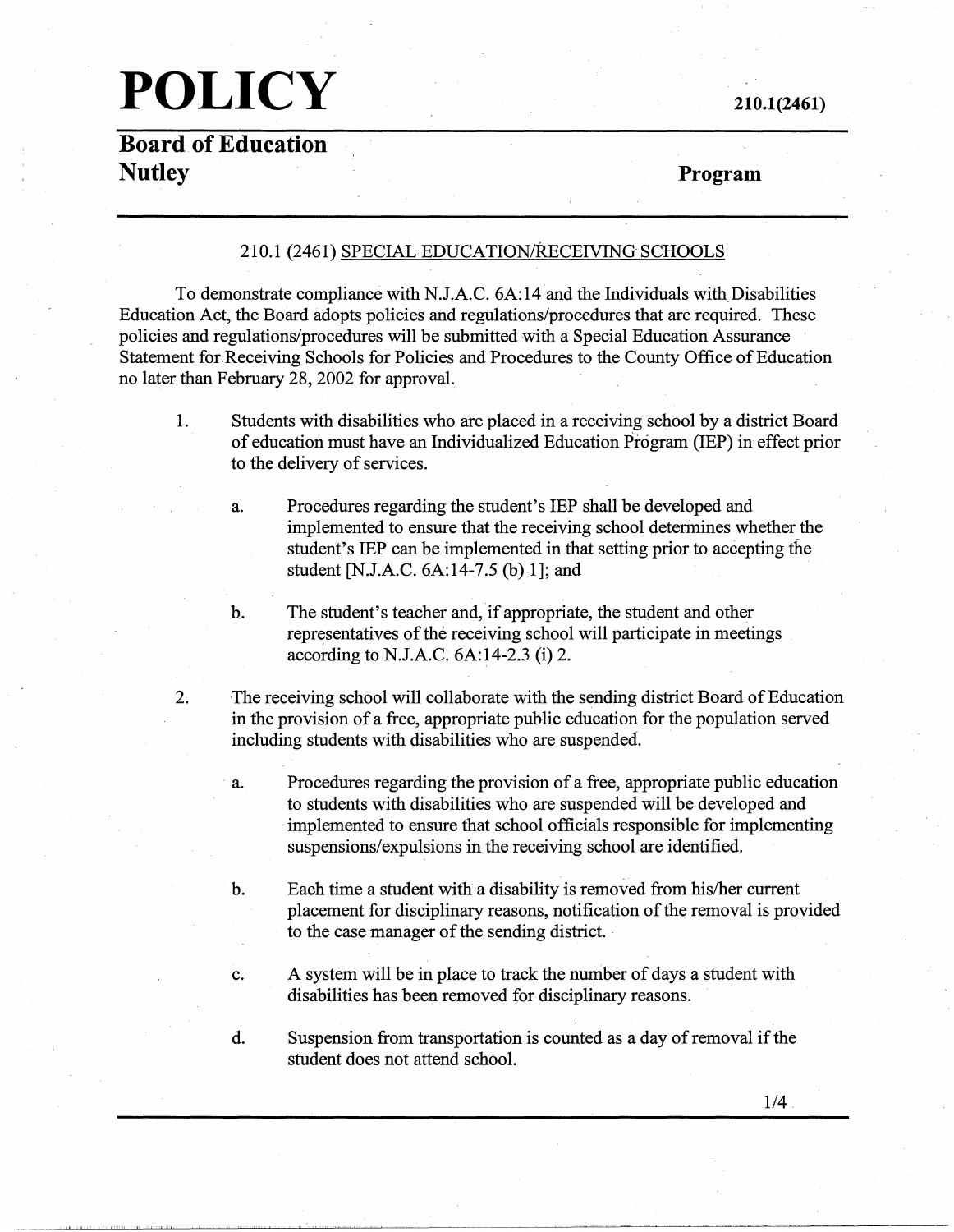**Board of Education Nutley** 

#### **210.1(2461)**

### **Program**

e. Removal for a portion of the school day is counted proportionately.

- f. If the receiving school has an in-school suspension program, participation in the program is not counted as a day of removal if the program provides the following:
	- (1) Opportunity for the student to progress in the general curriculum;
	- (2) Services and modification specified in the student's IEP;
	- (3) Interaction with peers who are not disabled to the extent they would have interaction with in the current placement; and
	- ( 4) The student is counted as present for the time spent in the in-school suspension program.

g. When a series of short-term removals will accumulate to more than ten school days in the year:

- (1) School officials of the receiving school and the sending district case manager will consult to determine whether the removals create a change of placement according to N.J.A.C. 6A:14-2.8(b)2;
- (2) Written documentation of the consultation between school officials and the case manager of the sending district will be maintained;
- (3) If it is determined there is no change in placement, school officials and, the case manager of the sending district and special education teacher will consult to determine the extent to which services are necessary to:
	- (a) Enable the student to progress appropriately in the general education curriculum; and
	- (b) Advance appropriately toward achieving the goals set out in the student's IEP.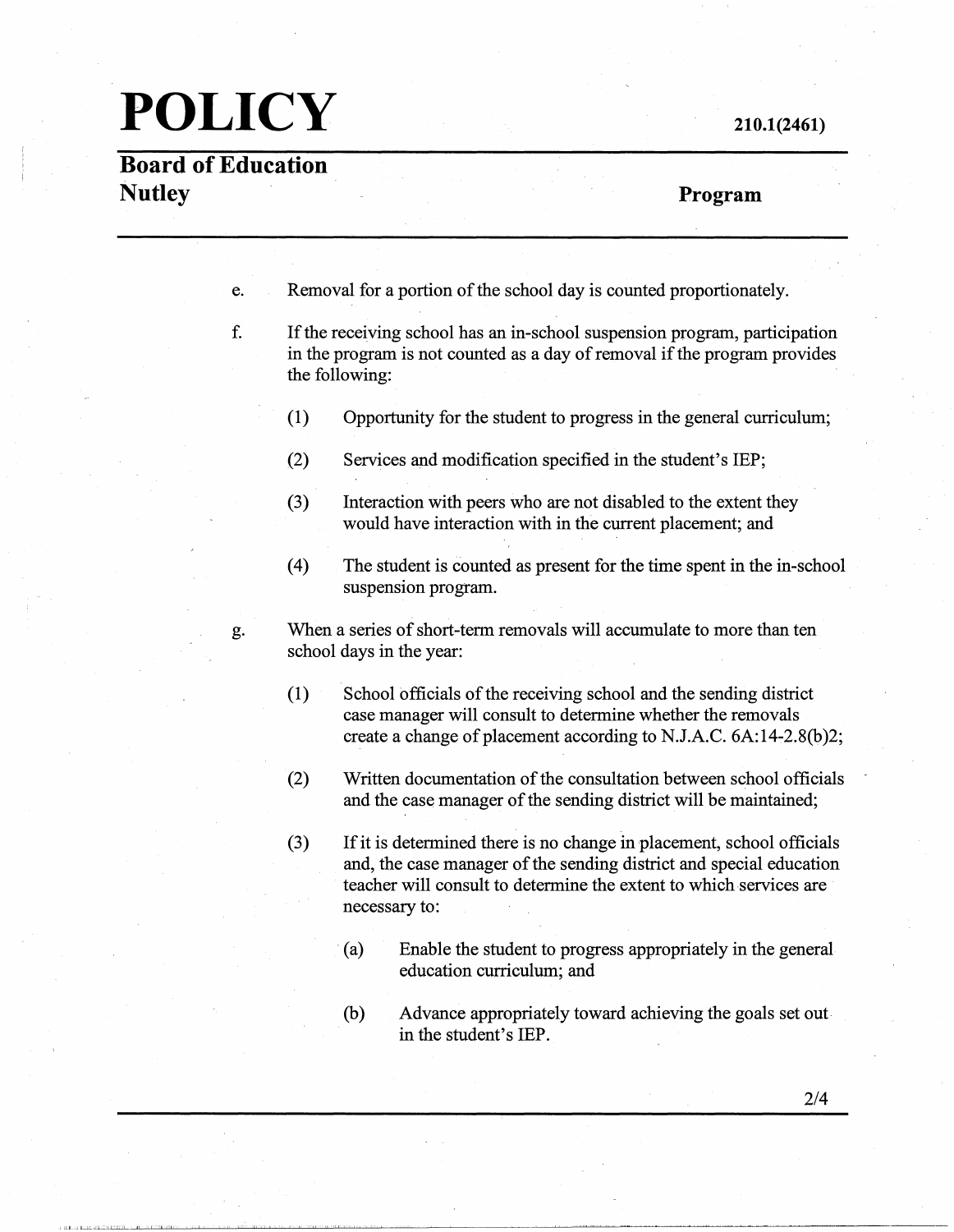### **Board of Education Nutley**

### **Program**

**210.1(2461)** 

 $\left\| \mathbf{u}_{\mathbf{u},\mathbf{u}} \right\|_{\mathcal{H}_{\mathbf{u},\mathbf{u}}^{s}} = \left\| \mathbf{u}_{\mathbf{u},\mathbf{u}} \right\|_{\mathcal{H}_{\mathbf{u},\mathbf{u}}^{s}}$ 

- (4) Written documentation of the consultation and services provided will be maintained.
- h. Steps will be in place to review the behavioral intervention plan and if necessary convene the IEP team as required according to N.J.A.C. 6A:14 Appendix D, 34 C.F.R. §300-520(c) (1) and (2).
- 3. The complication, maintenance, access to and confidentiality of student records will be in accordance with N.J.A.C. 6:3-6.
	- a. The IEP will be accessible to each teacher or service provider in accordance with N.J.A.C. 6A:14-3.7 (a)2.
	- b. All student records will be returned to the sending district within fifteen calendar days of a student's last day of enrollment.
- 4. Students with disabilities, who are placed in receiving schools by a district Board of Education, will be provided special education and related services at no cost to their parents or legal guardian(s).
- 5. The programs and services provided by the receiving school will be in accordance with the requirements of N.J.A.C. 6A:14-1.1 et seq.
	- a. If a change in the delivery of special education or related services is necessary due to a change in personnel or student need, the receiving school will contact the sending district to convene an IEP team meeting to review and, if appropriate, revise the IEP.
- 6. All personnel serving students with disabilities will be appropriately certified and licensed where a license is required as stated in N.J.A.C. 6:11.
- 7. The receiving school will terminate the placement of a student with disabilities according to N.J.A.C.  $6A:14-7.7(a)$  and  $(a) 1$ .